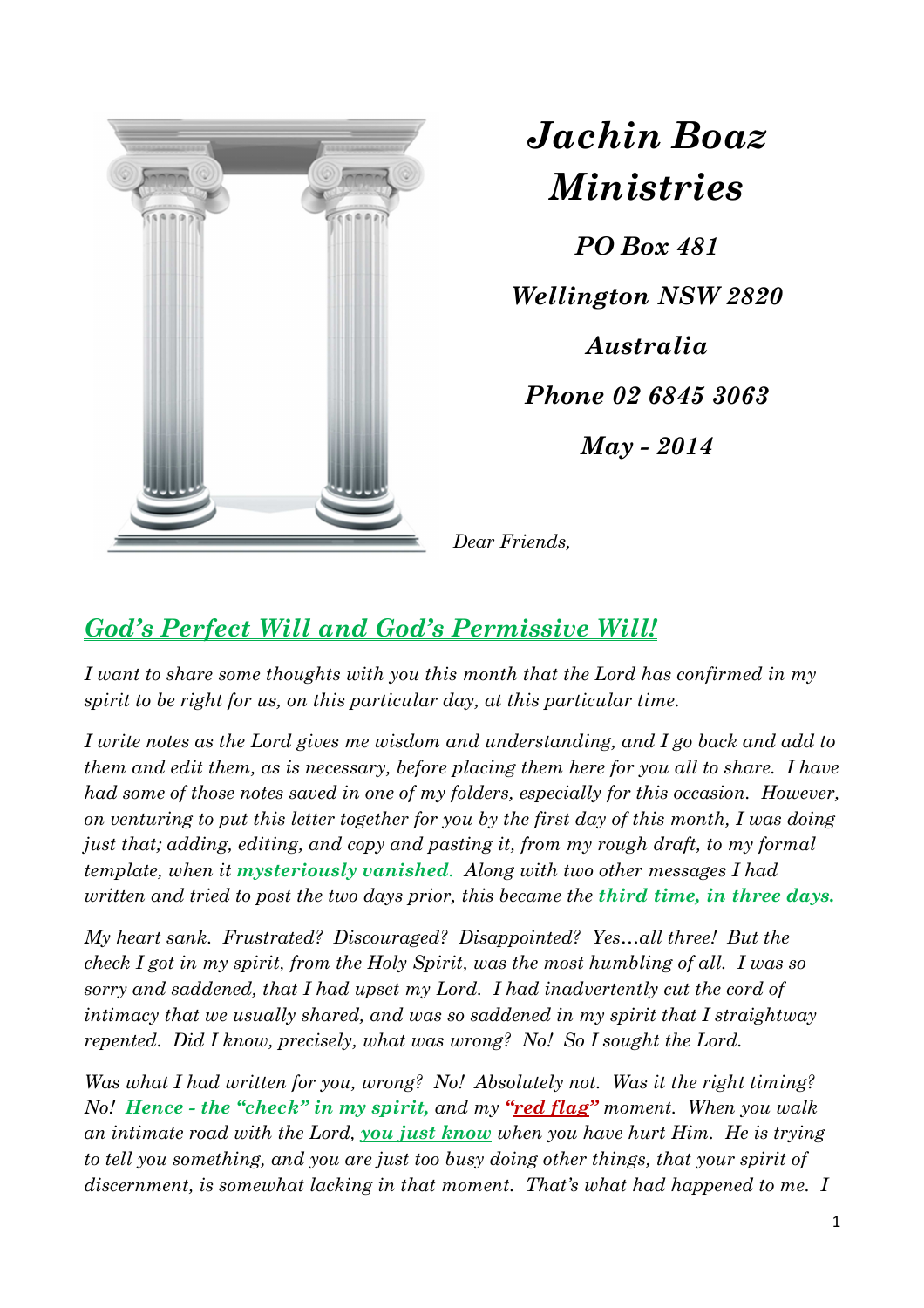*had inadvertently stepped outside of "His Perfect Will" for me, and stepped right on into "His Permissive Will" for me. Did I like the end result? No! Had God abandoned me? No! Did He get my undivided attention? Yes! Absolutely!* 

*So what do you do under those circumstances? Absolutely nothing! Zero! Zilch! Silence is sometimes golden; and, the Lord knows that has not always been my strongest point. But it is a necessary discipline we each need learn. Quiet REST! Listen!* 

*Now, that is not a licence to be lazy and literally "do nothing." However, it is a licence to enter into His Rest, and let Him do something - in you and for you; for your benefit, and His glory. When we cut that cord of intimacy with the Holy Spirit, we lose contact with what it is that God wants to convey to us. His means of communication with us is via the Holy Spirit. Everything He wants for us do, and say, and be, He confirms with us via the Holy Spirit; that still small voice. If we do not maintain that cord of communication, in spirit and in truth, we totally miss what it is He wants to impart to us, at that particular moment, for that particular purpose, or person.* 

*Joh 4:24 God is a Spirit (a spiritual Being) and those who worship Him must worship Him in spirit and in truth (reality). (Amp.)* 

*Amen! When you cease to listen to that still small voice, your spiritual GPS is switched off, and we all know the end result of bad or incorrect advice. Some dead end street, with no way out, or with little or no way, to U-TURN! Has God abandoned you? No! Has he allowed you to walk in error, however large or small? Yes! God isn't into coercion. He never screws your arm behind your back until you say "yes." We must come willingly and out of a spirit of obedience. Has God caused us harm? No! But because we have chosen to cut the cord of intimacy, we have wilfully stepped outside of - the PERFECT, and into - the PERMISSIVE.* 

*His perfect will, has all sorts of promises, from the lips of almighty God, for our good pleasure and wellbeing, and always culminating in glorifying God, through His treasured Son, Jesus Christ, via the promptings and instructions of the Holy Spirit.* 

*His permissive will, permits whatever is required, to get our undivided attention; for our good, and His glory! And many the long mile of "Permissive" road…have I walked. My prideful spirit has robbed me many times of being in the "Perfect," and settling for the misdemeanours of the "Permissive," until at last, I repent, and seek the quiet, and romantic, and beautiful intimacy of just His and my relationship. My "red flag" suddenly turns "green" again. And oh, how sweet that communion is!*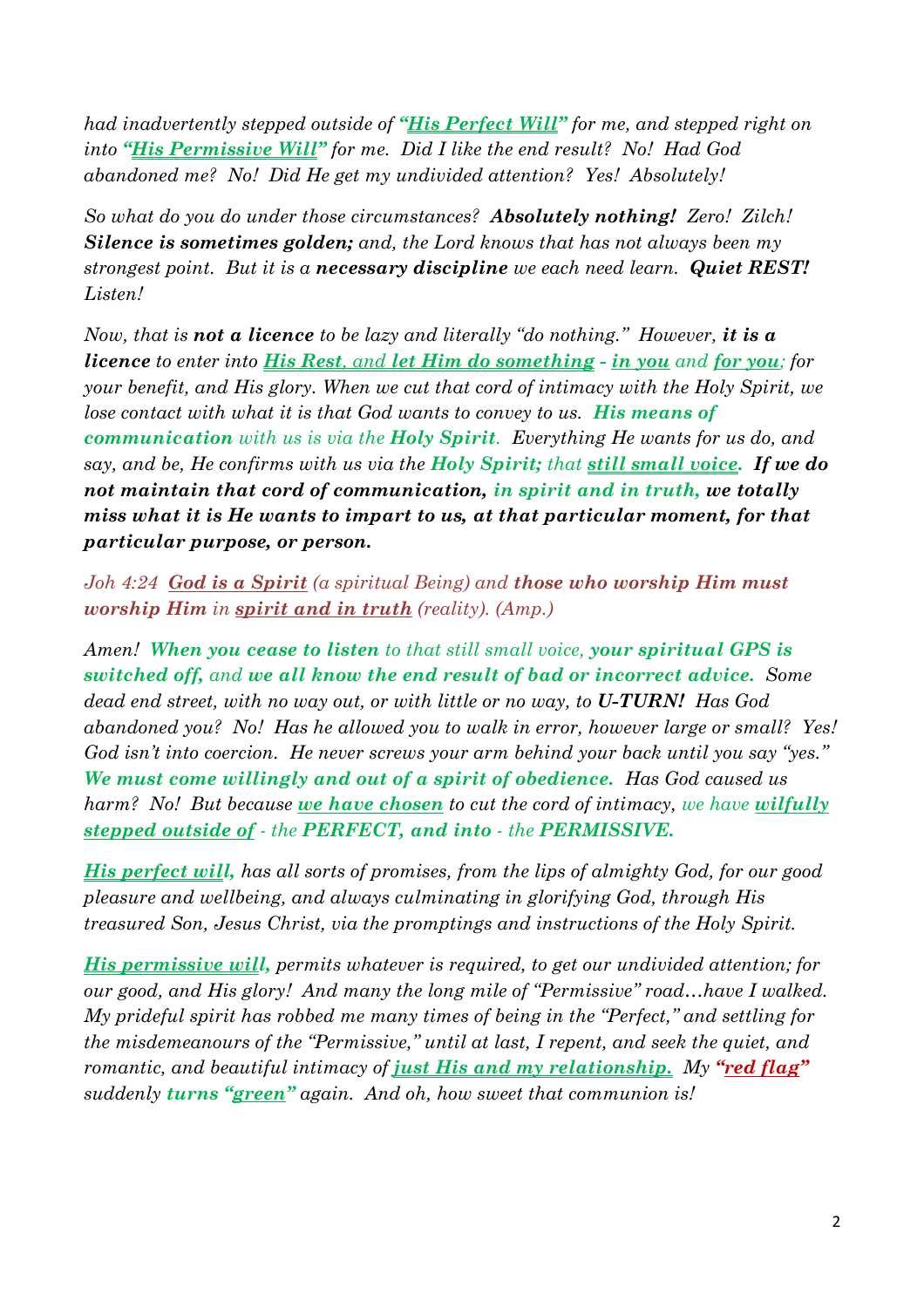*So what did I do, when all of this took place? I stopped everything. I didn't even turn a computer on, for more than 36 hours. I took my Bible and my devotionals and studied to show myself approved.* 

*2Ti 2:15 Study and be eager and do your utmost to present yourself to God approved (tested by trial), a workman who has no cause to be ashamed, correctly analyzing and accurately dividing [rightly handling and skillfully teaching] the Word of Truth.* 

*Then, I went outside into the garden, and enjoyed a time with the Lord and my plants, all the while pondering in my heart what it was He wanted for me to learn, and then to put into practice. You can't get closer to God than in a garden. He knows! He designed the first one ever -- just for us to walk and talk with Him, in! Selah! (Pause, and calmly think about that!).* 

*Fast forward to this morning, and I was prompted to go back to the book I have been reading and fellowshipping about, since March 19<sup>th</sup>.* The Valentine Prophecies...or *TVP for short; written by the Holy Spirit and penned by the hand of a faithfully, obedient servant, David Dellit. Oh what a precious book. How blessed I have been, to have been introduced. Thank You Holy Spirit!!!* 

*Why? Because God and God alone, knows what we need, and when we need it. God alone, prepared the heart of David, to receive and deliver this divine instruction, to us His church. He, God, has invested years, in the preparation of David's spirit, for the execution of His Perfect Will, in His Perfect Timing, in the form of TVP -- NOW! What I had written wasn't wrong. But what God had written, was BEST for us, at this particular time, of this particular day; week; month; year!* 

*We are literally, running out of time. We don't have time to run with every whim that takes our fancy – however RIGHT it may be. We need to KNOW that we KNOW what it is that God is saying, and why He is saying it; and what it is that He wants for us to do about it. And without that uninterrupted cord of intimacy with the Holy Spirit, we can never be sure, of that assurance. I had inadvertently severed that cord! That intimacy is very sensitive by nature, and must be nurtured, by a very sensitive, discerning spirit. Thank You Jesus, that we mended that cord, right away. And this letter is the result.* 

*It is to share with you the importance of uninterrupted intimacy with Jesus Christ, via the Holy Spirit. And it is to share just a part of TVP and hopefully, you will seek the book out for yourself, and read just what it is that God has in store for you, in these latter days, here on earth, via that book. Does it replace your Bible? NO!* Does *it give a fresh "call" - to all of you, who dare to be my lover, says the Lord? Yes! I highly recommend it to you. The most beautiful "love letter" to us His church, from the Holy Spirit, via David Dellit. Thank You Holy Spirit, and thank you David. I leave you with a taste…*